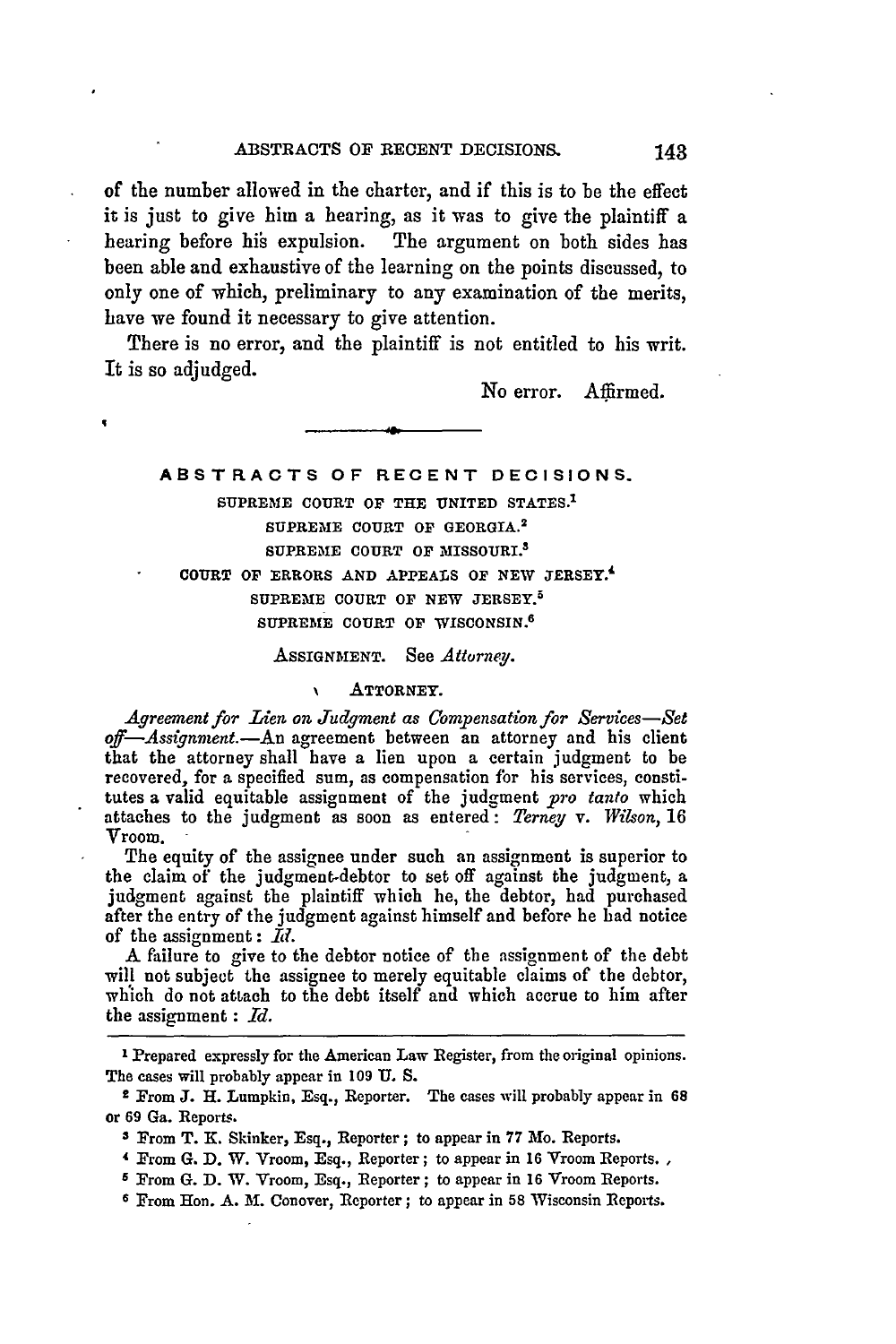## **BANK.**

*Authority of Cashier.-A* banking corporation, whose charter does not otherwise provide, may be represented by its cashier in transactions outside of his ordinary duties without his authority to do so being in writing, or appearing in the records of the proceedings of the directors: his authority may be by parol and collected from circumstances, or implied from the conduct and acquiescence of the directors **:** *Martin et al.* v. *Webb et al.,* **S. C. U.** S., Oct. Term 1883.

# **.** BILLS **AND NOTES.**

Accommodation Maker-Discharge of *by Indulgence to Indorser.* After the indorsement of a promissory note, the maker stands in the position of an acceptor of a bill of exchange and the indorser in that of the drawer. As to the holder, the maker or acceptor is primarily liable, and the indorser or drawer is secondarily liable. In a suit by the holder the maker or acceptor may plead ,and prove that he stood in the position of a mere accommodation acceptor, and, therefore, a surety; that the holder knew this fact and that the maker was not interested in the note before taking it; that the holder had extended the time of payment for a valuable consideration promised by the indorser, without the consent of the maker, and that the indorser had become insolvent: *Hall v. Calpital Bank of Macon,* 68 or 69 Ga.

Indulgence by the holder to the acceptor without the consent of the drawers, who were mere sureties, granted for a consideration, has been held to discharge such sureties; and the same principle will apply to this case: *Id.*

*Inland Bill- Consideration-leading.-An* instrument in this form: "Building committee will pay G. W. T. the sum of \$126.25, and charge to (signed) N. and  $\tilde{\mathbf{L}}$ ," is an inland bill of exchange, and as such, under the law merchant, imports a consideration without the words " value received." In declaring upon such an instrument no consideration need be alleged : *Taylor v. Newman*, 77 Mo.

*Parol Evidence to show that Maker was Agent of Third Person.-* In an action for money paid to the use of defendant, it appeared that plaintiff had been obliged to pay a note made by one B., and indorsed by plaintiff at B.'s request. Defendant's name did not appear upon the note **;** but parol evidence was admitted to show that in obtaining plaintiff's indorsement B. was acting as defendant's agent. *Held,* that there was no error in admitting this evidence : *Saner* v. *Brinker,* 77 **Mo.**

*Transfer after Maturity-Set off.-A* negotiable promissory note transferred after maturity, passes into the hands of the indorsee subject only to such equities and defences as are connected with the note itself, not such as grow out of distinct and independent contracts. The statute of set off (R. S. 1879, § 3868), is not applicable to negotiable paper. Overruling *Munday v. Clements,* 58 Mo. 577 : *Cutler v. Cook,* 77 Mo.

#### COMMON CARRIER. See *Ferry.*

**CONTRACT.** *\* Alternative-Right of Election in Promisor.-When* an obligation is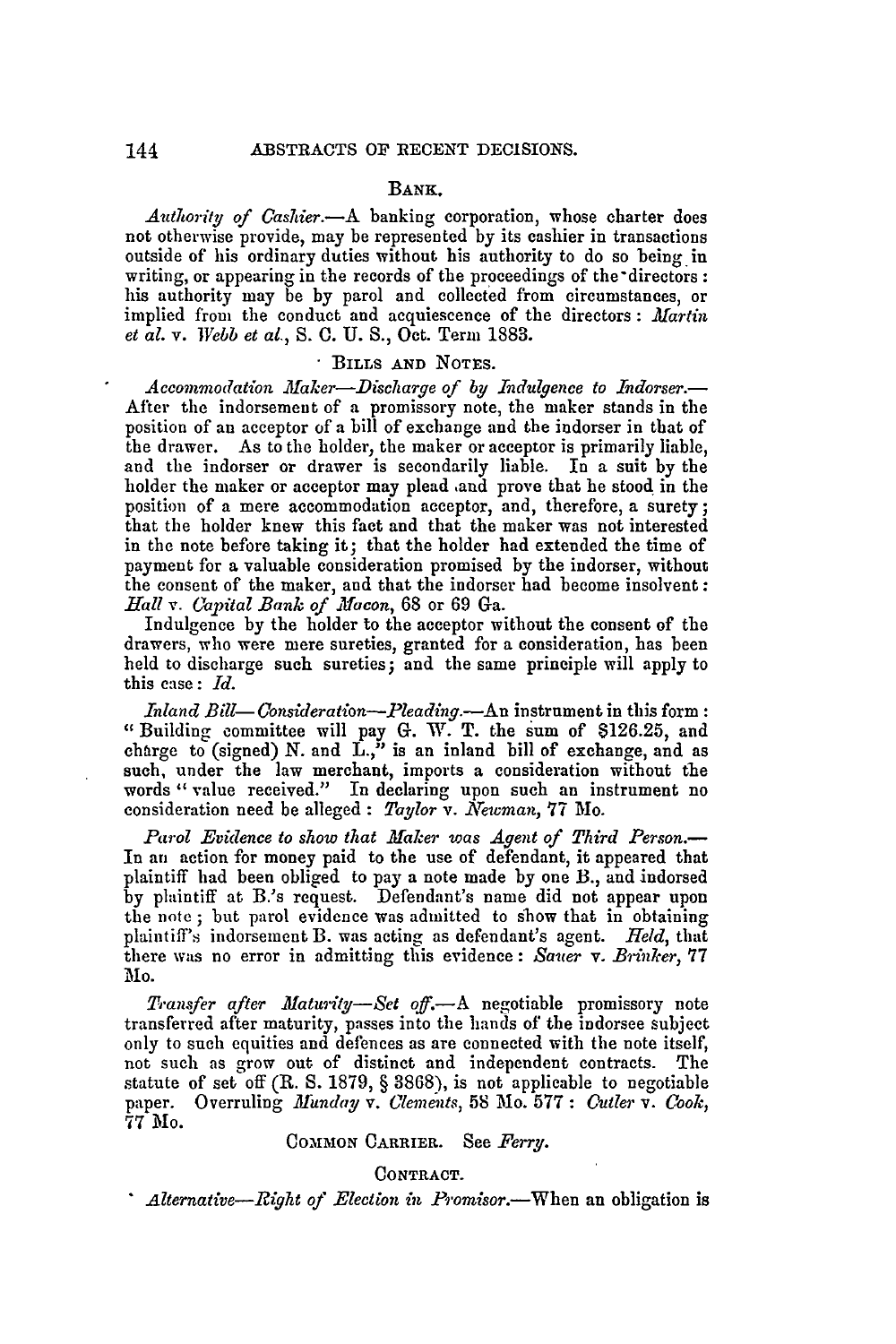in the alternative, as to do a thing upon one day or another, or in one way or another, the right of election is with the promisor if there is nothing in the contract to control that presumption **:** *Dessert v. Scott et al.,* **58** Wis.

A contract for the sale of lands, made September 25th **1878,** provided that the amount due to the state on the land should be deducted from the purchase-money, and "if any interest due the state for the year **1878,** or anything later, parties of the first part to pay the same to January 1st 1879, or up to the time of closing this sale." Both parties expected the sale would be closed prior to January **1st 1879,** but, through no fault of the vendors it was not.so closed until April 7th **1879.** *Held,* that the vendors were not bound to pay the interest due to the state for the year **1879,** which was **by** law "payable in advance on the 1st day of January, or on or before the 31st day of May thereafter": *ld.*

#### CORPORATION. See *Railroad.*

*Liability of Stockholders.*—A state statute authorizing the formation of corporations for manufacturing, &c., provided that "All the stockholders of every company incorporated under this act shall be severally individually liable to the creditors of the company in which they are stockholders to an amount equal to the amount of stock held by them respectively, for all debts and contracts made by such company, until the whole amount of the capital stock fixed and limited by such company shall have been paid in, and a certificate thereof shall have been made," **&c.** *field,* that the individual liability of the stockholders thus arising was not in the nature of a penalty, but was based on a contract between the stockholders and the creditors of the company **;** and hence that this liability could be enforced outside of the limits of the state **by** which the law was passed: *Plash* v. *Conn,* **S. C.** U. **S.,** Oct. Term 1883.

In such a case as the above the decision of the state court is entitled to great, if not conclusive weight with the federal courts **:** *Id.*

#### COURTS.

*Certificates of Inferior Courts--Mandamus.*--Certificates of inferior courts as to what has transpired in their presence, cannot be contradicted by affidavits : *State v. Camp,* 16 Vroom.

Mandamus will not be awarded to compel a court to do what, in its discretion, it might lawfully refuse to **do:** *Id.*

### **CRImiNAL LAW.**

*Evidence- Dying Declarations-Admissibility.-G-reat* caution is necessary not only in the admission, but in the use of dying declarations. The acts often occur under circumstances of confusion and surprise, calculated to prevent accurate observation ; the consequences of the violence may occasion an injury to the mind, and an indistinctness of memory as to the transaction; the deceased may have stated his conclusions, which may be wrong; he may have omitted important particulars; he may give a partial account; or his passions may not have subsided **; he** is not subject to cross-examination ; and such declarations as he makes are apt to have great weight with juries. Upon the offer of such declarations the judge must decide upon the preliminary

**VOL. XXXII.-19**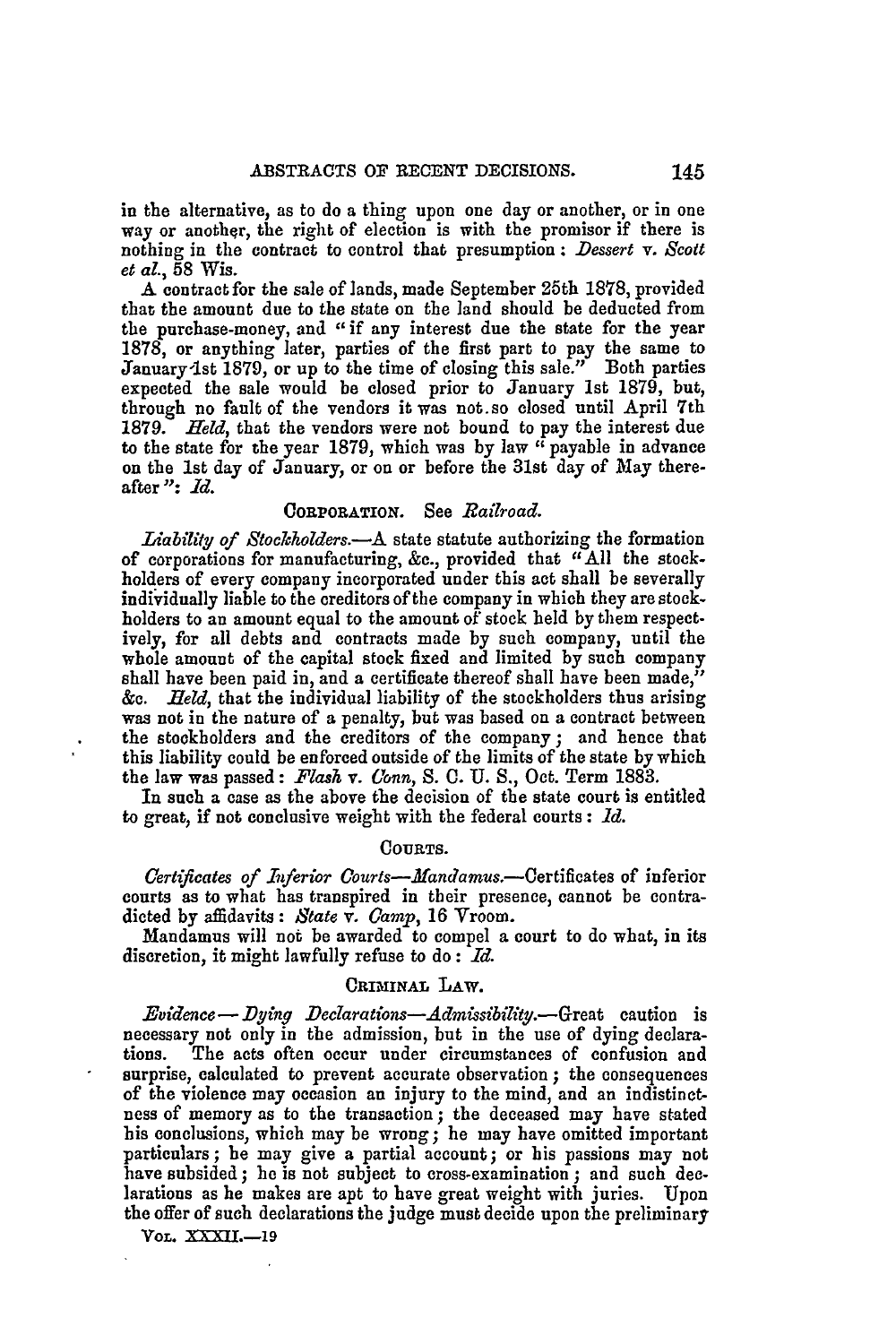146

evidence in the first instance. If he deems it *prima facie* sufficient, he should admit the declarations, instructing the jury afterwards to pass finally for themselves on the question, whether or not the declarations were conscious utterances in the apprehension and immediate prospect of death. The admissibility and competency of the evidence is for the judge to decide **:** *iffitchell v. The State,* 68 or 69 Ga.

*Defence of Insanity-Burden of Proof.*-It is not error to refuse to charge that if there be a reasonable doubt in the mind of the jury as to the sanity of the accused, they should resolve the doubt in favor of his insanity. The plea of insanity is a defence, and the burden of proving it is on the accused **:** *Graves v. State,* 16 Vroom.

The defence of insanity, while not disfavored by the law, is regarded with jealousy, and in the interest of public justice it is subjected to a close and careful scrutiny. It must be proved to the satisfaction of the jury, and it may be established by the. preponderance of proof. In other words, it must be sustained by the evidence **:** *Id.*

*Practice-Newly-Discovered Evidence.*-A judgment of conviction will be reversed where the trial court refuses to grant a new trial asked on the ground of newly-discovered evidence which is relevant and important, and which could not have been discovered until after the trial: *The State v. Curtis,* 77 Mo.

## DEBTOR **AND** CREDITOR.

 $F$ raudulent Conveyance — Attachment — *Exemption* — Burden of Proof.<sup>1</sup> If a debtor sells his goods in order to defraud his creditors, and the vendee purchases in order to aid in the perpetration of the fraud, the sale is void as against creditors, no matter what price was paid, or how early after the sale possession was taken, or how notorious the change of possession **:** *Stone v. Spencer,* **77** Mo.

Where the right of an attaching creditor is contested by a transferee of the debtor, on the ground that the goods in controversy were exempt from attachment in the hands of the debtor: *Held,* that the burden of proving such exemption was on the transferee: *Id.*

# **DECEDENTS' ESTATES.**

Legacy-Conversion-Election to take Property-Power of Court to *elect for Infant.*--Where a testator directs that his executors shall sell certain property and divide the proceeds among certain named legatees, it is optional with such legatees to elect to take either the property itself or the money arising from the sale thereof. The legacy is as much of the property as of the proceeds of the sale ; and to allow the legatees to take the property instead of the money arising from the sale is no violation of the testamentary scheme: *Swann* v. *Garrett,* 68 or 69 Ga.

A court of equity has jurisdiction and power to elect for an infant legatee, where upon due inquiry it shall appear to be for the interest and advantage of the infant, that he shall take the property itself or its proceeds. The interests of all the legatees are to be consulted as well as that of the infant: *Id.*

> DEED. See *Notice*. **EASEMENT.** See *Party-Wall.*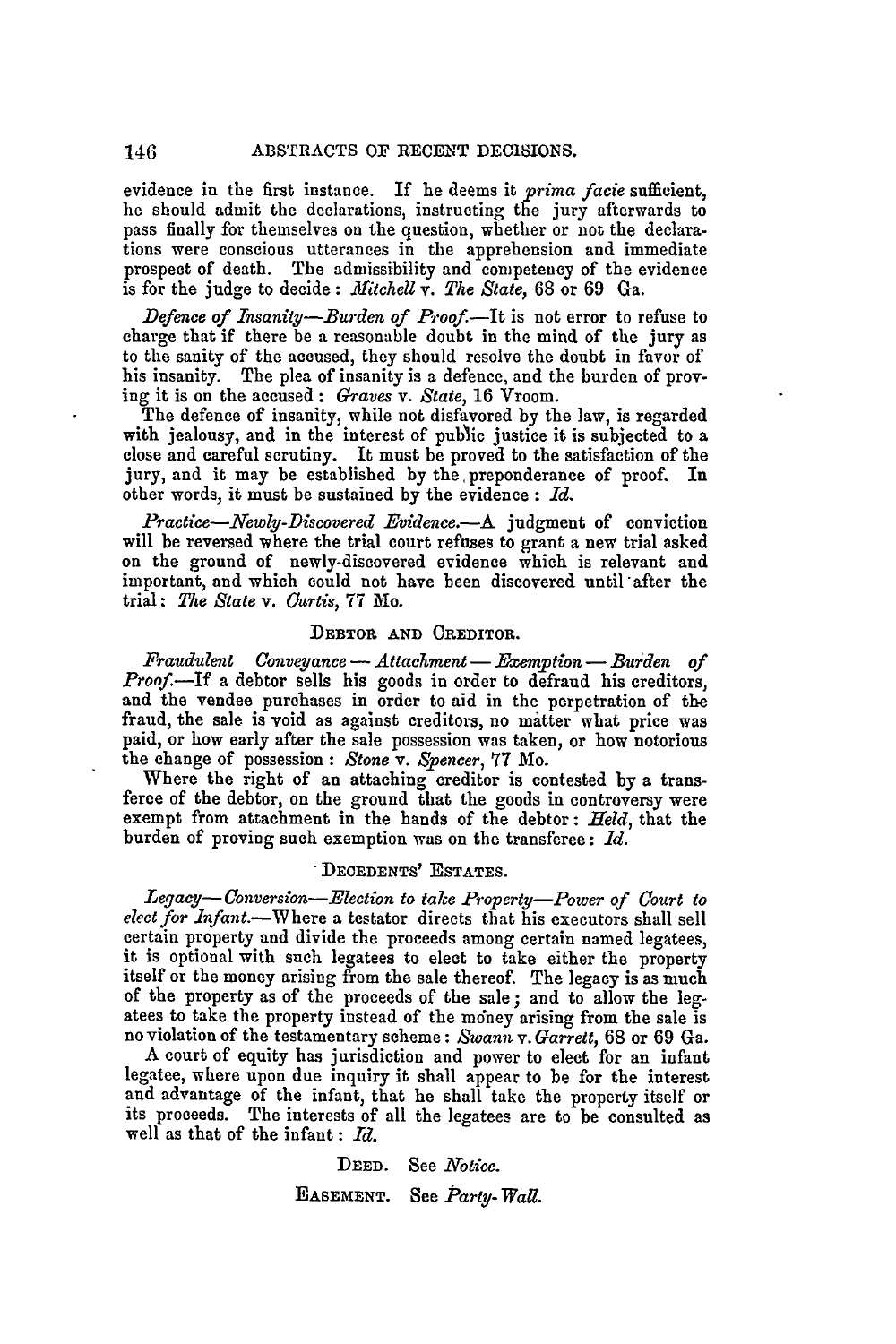### ERRORS AND APPEALS.

*Order to answer and pay Costs.*-An order requiring a party who has refused to answer certain interrogatories in an examination before a court commissioner, to appear before the commissioner and answer such interrogatories and also to pay the costs of the proceedings already had and **\$10** costs of the motion, is appealable. *State ez rel. v. Lonsdale,* 49 Wis. 348; *Stuart v. Allen,* 45 Id. 158, distinguished **:** *Cleveland v. Burnham,* 58 Wis.

# EXECUTION.

*Joint Defendants-Release of Property of One-Surey-Discharge of by Release of Principal.-A* judgment creditor having a judgment against several defendants may direct the officer holding the execution to make the amount thereof out of the property of such of the defendants as he may see fit to proceed against: *Hyde v. Rogers, Sheriff*, 58 Wis.

The mere seizure of the property of one of such defendants does not pay or satisfy the judgment, and if the property seised is released and returned to the possession of the owner at his request, he cannot set up such seizure as a payment or satisfaction of the judgment: *Id.*

But where one of the defendants stands as surety for the others or some of them, the judgment creditor, if he knows that fact, cannot voluntarily release the property of the principal debtors which has been seized upon the execution and then resort to the property of the surety. Such a release works an extension of the time of payment to the principal debtors, and the surety is thereby discharged: *Id.*

#### FERRY.

*Liability of Ferryman for Goods of Passenger*.—The liability of a ferryman with respect to property retained by a passenger within his own control and management is not the same as that incurred with respect to goods delivered to him and placed within his control for trausportation. With respect to the latter, the ferryman undertakes for their safe carriage as against all perils but such as arise from the act of God or the public enemy; with respect to the former, his duty is to provide his boat with such means and appliances as are adapted to the security and safety of the passenger and his property, and to use such means and appliances with skill and care. For a failure in the performance of this duty, the ferryman will be liable if injury result: *Dudley* v. *The Camden and Philadelphia Ferry Co.,* 16 Vroom.

But if, in such a case, the passenger, by negligence in the care of pro. perty of which he retains control, contributes to its loss or injury, he cannot recover of the ferryman, though negligent: *Id.*

# GIFT. See *Equity*.

# **]HIGHWAY.**

*Side Track-Acquiescence of Town in use of-Notic&.-A* town may, by long acquiescence in the use of a side track as a part of the travelled highway, become bound to keep the same in repair, although it has provided another sufficient track for public travel: *Cartright v. Town of Belmont,* **58** Wis.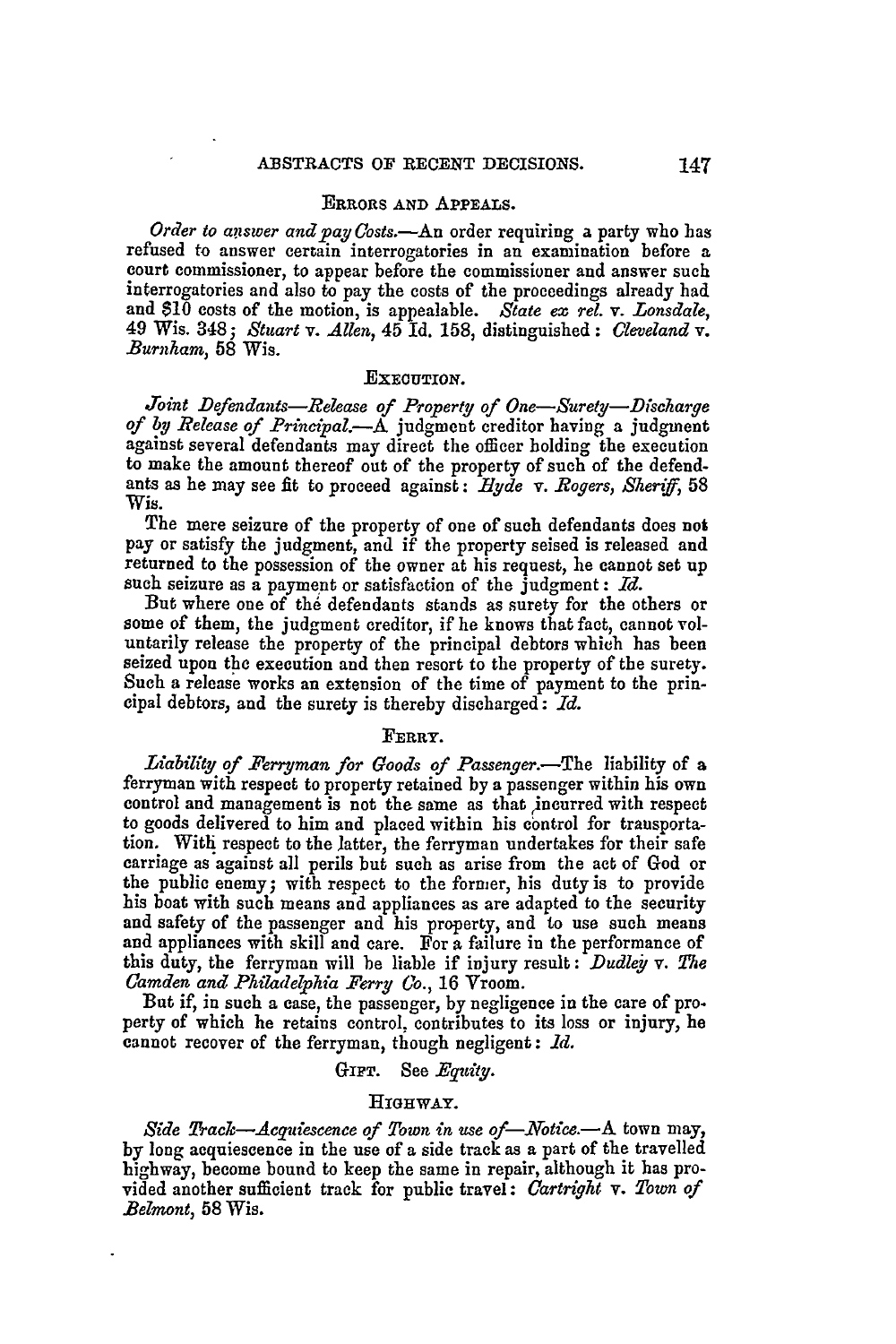To relieve itself from liability for the want of repair of a side track which is equally as accessible and apparently as much travelled as the prepared track, the town should give some reasonable notice to the public travelling there that the use of such side-track is unauthorized *id.*

Such notice may be given by placing obstructions in the side-track, or by putting up notices or in any other manner which will sufficiently notify travellers that the town desires them to use the graded track alone: *Id.*

### **HUSBAND AND** WIFE.

*Separate Acknowledgment by Wife.-In* a suit to set aside a deed of trust executed to secure the payment of a note signed by husband and wife, and the acknowledgment of which was certified as required by law, it was in proof that the wife signed the note and the deed, having an opportunity to read both before signing them; she was before an officer competent to take her acknowledgment, and he came into her presence, at the request of the husband, to take it; and she knew, or could have ascertained, while in the presence of the officer, as well to what property the deed referred as the object of its execution: *Held,* that the certificate must stand against a mere conflict of evidence as to whether she willingly signed, sealed and delivered the deed, or had its contents explained to her by the officer, or was examined privily and apart from her husband; and that even if it be only *prima facie* evidence of the facts therein stated, it cannot be impeached, in respect to those facts, except upon proof which clearly and fully shows it to be thlse or fraudulent: *Young v. Duvall et* al., **S. C.** U. **S.,** Oct. Term 1883.

#### **INFANT.** See *Decedents' Estates.*

#### INSURANCE.

*Agreement of Agent to renew Policy- Waiver of Proofs of Loss.-* If, previous to the expiration of a policy of insurance, the agent of the company agrees orally to renew the policy, and that he will attend to it right away, and the minds of the parties meet as to the terms of such agreement, and nothing remains to be done except that the agent of the company shall make out and deliver the renewal receipt and that the insured shall then or at some subsequent time pay the premium, the agreement is binding upon the company, and it can avoid liability thereon only by tendering the renewal receipt and demanding the premium and the failure of the insured to pay the same, or by giving notice to the insured, before a loss, that it refuses to carry the risk. *Taylor v.* Phenix *Zns. Co.,* 47 Wis. 365, distinguished: *King v. ilekla Fire Ins. Co.,* **58** Wis.

A denial by an insurance company, after a loss has occurred, of all liability or that it had any risk on the property burned, constitutes a waiver of the proofs of loss required by the policy : *Id.*

*Accident Policy- Voluntary Exposure.-In* an action upon a policy of insurance against accidents a complaint alleging that the plaintiff while travelling by railway fell asleep from weariness and the motion of the cars, and when it was quite dark, " and while he was in a dozed and unconscious condition of mind, and not knowing or realizing what **he**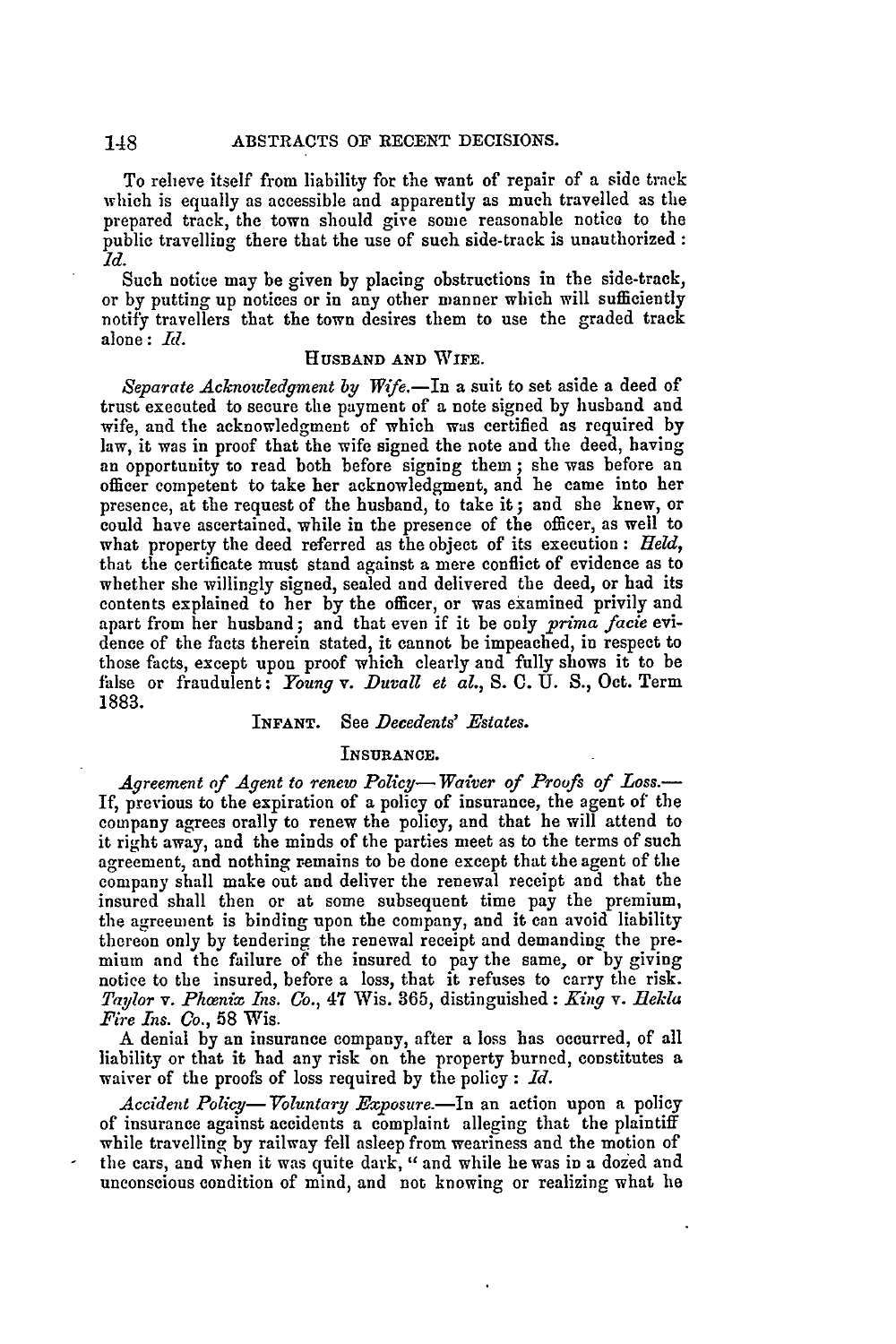was doling, involuntarily arose from his seat and walked unconsciously to the platform of the car, and, without fault on his part, fell therefrom to the ground," and was injured, *held* sufficiently to show that the injuries were not "self-inflicted" and were not the result of "design" or "voluntary exposure to unnecessary danger" within the meaning of conditions exempting the insurer from liability: *Scheiderer* v. *Travellers' Ins. Co.,* **58** Wis.

*Construction of Agency Clause- Contract not varied by Evidence of Custom.*--A fire insurance policy contained this clause: "This insurance may be terminated at any time at the request of the assured, in which case the company shall retain only the customary shord rates for the time the policy has been in force. The insurance may also be terminated at any time at the option of the company on giving notice to that effect and refunding a rateable proportion of the premium for the unexpired term of the policy. It is a part of this contract that any person other than the assured, who may have procured the insurance to be taken **by** this company, shall be deemed to be the agent of the assured named in this policy, and not of this company under any circumstances whatever, or in any transactions relating to this insurance **:"** *Held,* that this clause imports nothing more than that the person obtaining the insurance was to be deemed the agent of the insured in matters immediately connected with the procurement of the policy; that where his employment did not extend beyond the procurement of the insurance, his agency ceased upon the execution of the policy, and subsequent notice to him of its termination **by** the company was not notice to the insured: *Grace et al.* v. *Ins. Co.,* **S. C. U. S.,** Oct. Term **1883.**

Parol evidence of usage or custom among insurance men to give such notice to the person procuring the insurance was inadmissible to vary the terms of the contract: *Id.*

### **JUDGMENT.** See *Attorney.*

*Nunc pro tune Judgment-EJffect of.-In* **order** that a *nunc pro tune* entry of judgment may bind a person who is not a party thereto (such as a surety in a supersedeas bond given on appeal from the judgment as first entered), it must appear that he had notice of the judgment really rendered at the time his rights were acquired or his liability fixed thereunder, or that he had notice of the application to have the *nune pro tune* entry and made an opportunity to appeal therefrom: *Eoch v. The Atlantic and* **Pacific** *Railroad Co.,* **77** Mo.

#### **LEGACY.** See *Decedents' Estates.*

#### MALICIOUS PROSECUTION.

*Reasonable Cause-Express Malice.*-An action for a malicious prosecution cannot be maintained, even though express malice **be** shown, if the defendant had good reason to believe and did believe, when he made complaint, that the plaintiff had committed the offence charged: *Murphy v. Martin,* **58** Wis.

### MIASTER **AND** SERVANT.

*Railroad- Waiver by Enployee of Right to Sue for Injuries.-An* employee of a railroad company may **by** contract waive his right to sue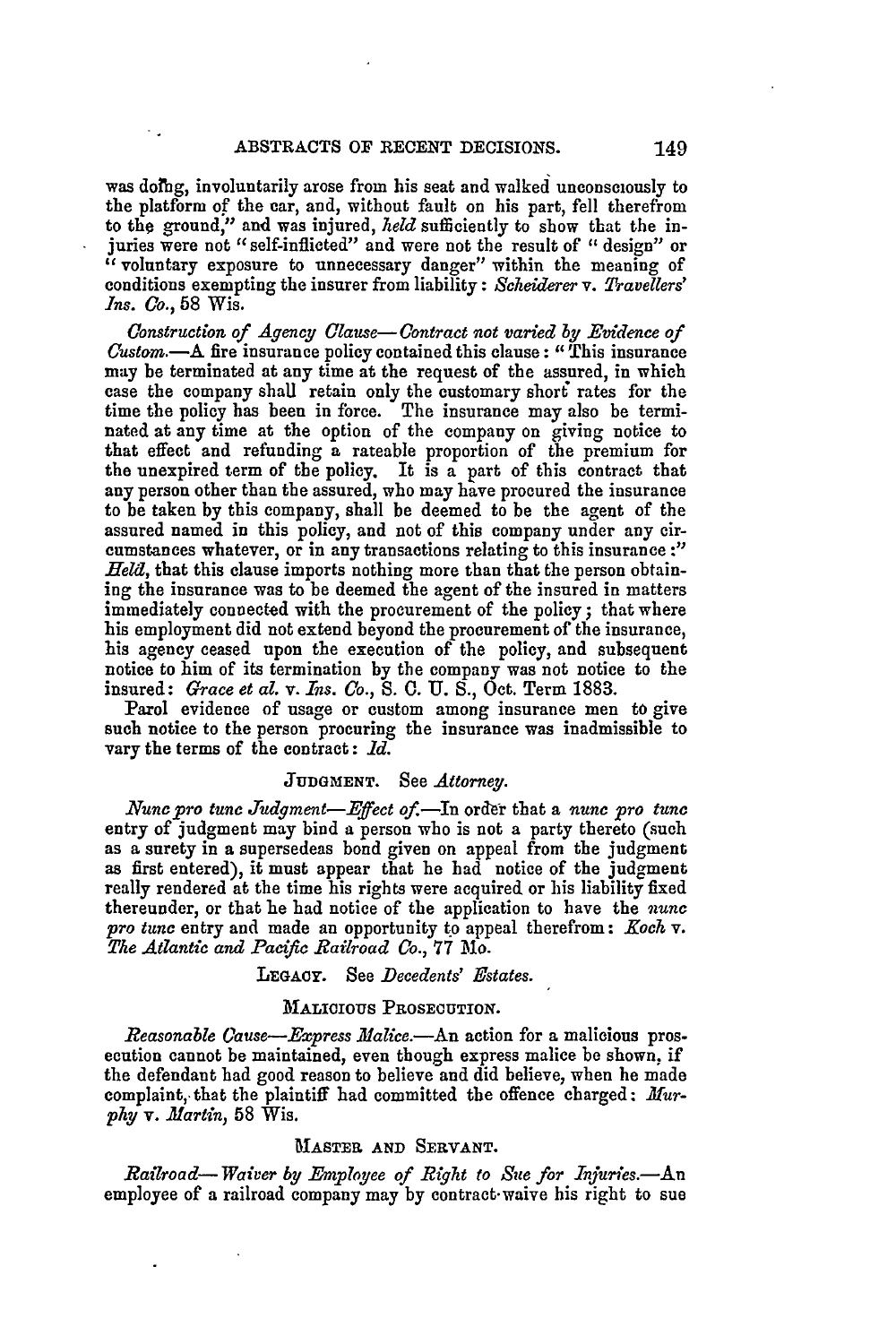for injuries not arising from criminal negligence on the part of the company, or its other employees, but any negligence, either of omission or commission, on the part of other employees of the road, in connection with their business, from which serious injury results, constitutes criminal negligence, and a contract waiving the right to sue for injuries resulting therefrom is contrary to public policy and void: *Cook v. Western & Atlanta Railroad,* 68 or 69 Ga.

*Railroad-Necgligence-Co-employee-In* an action against a railroad company to recover for the death of a locomotive engineer, killed while on duty, through the negligence of the train dispatcher, the plaintiff failed to show that the train dispatcher and the engineer were not fellowservants. *Held*, that for this omission the plaintiff was properly nonsuited: *Blessing v. The St. Louis, Kansas City & Northern Railway Co.,* **77** Mo.

# **MUNICIPAL CORPORATION.** See *Highway.*

# **NEGLIGENCE.** See *Ferry; Master and Servant.*

*Damage-Remote Results-Failure of Theatre Company to Perform by Reason of Delay of* Train.-Damages recoverable for a breach of contract are such as arise naturally and according to the usual course of things from such breach and such as the parties contemplated when the contract was made as the probable result of its breach: *Georgia Railroad v. Hayden,* 68 or 69 Ga.

A theatrical manager purchased tickets for himself and troupe over a railroad, at the terminus of which they were to take a connecting train and proceed to a point at which a performance was to be given. Tickets had been sold to this performance to the amount of \$288. There had been a collision of other trains on the first railroad, and the train taken **by** plaintiff was delayed so as to miss connection with the other train; plaintiff failed to reach his destination, and the money was refunded to the purchasers of seats. At the point of delay, late at night, plaintiff first notified the railroad company of his arrangements, but it did not appear that the telegram was received in time to remedy the difficulty. *Held,* that the damages resulting from the particular character of the business of the traveller, unknown to the railroad company contracting with him, were too remote to be recovered: *Id.*

*Evidence-Contributory Negligence-Question for Juriy.-The* mere fact that a person attempting to cross a bridge on a dark night knows that it is not provided with a railing, will not prevent him from recover- **ing** damages for injuries sustained in falling from the bridge if he falls without fault or negligence on his own part: *Loewer* v. *The City of Sedalia,* 77 Mo.

Whether the want of a warning light at a bridge at night, tends to establish negligence, depends upon the character of the danger, as arising from the situation, condition and use of the bridge, and is properly a question of fact for the jury: *Id.*

Where the question was whether plaintiff was guilty of contributory negligence in using a dangerous sidewalk when he might have walked in the roadway, *Held,* that this was for the jury, and not the court, to determine: *Id.*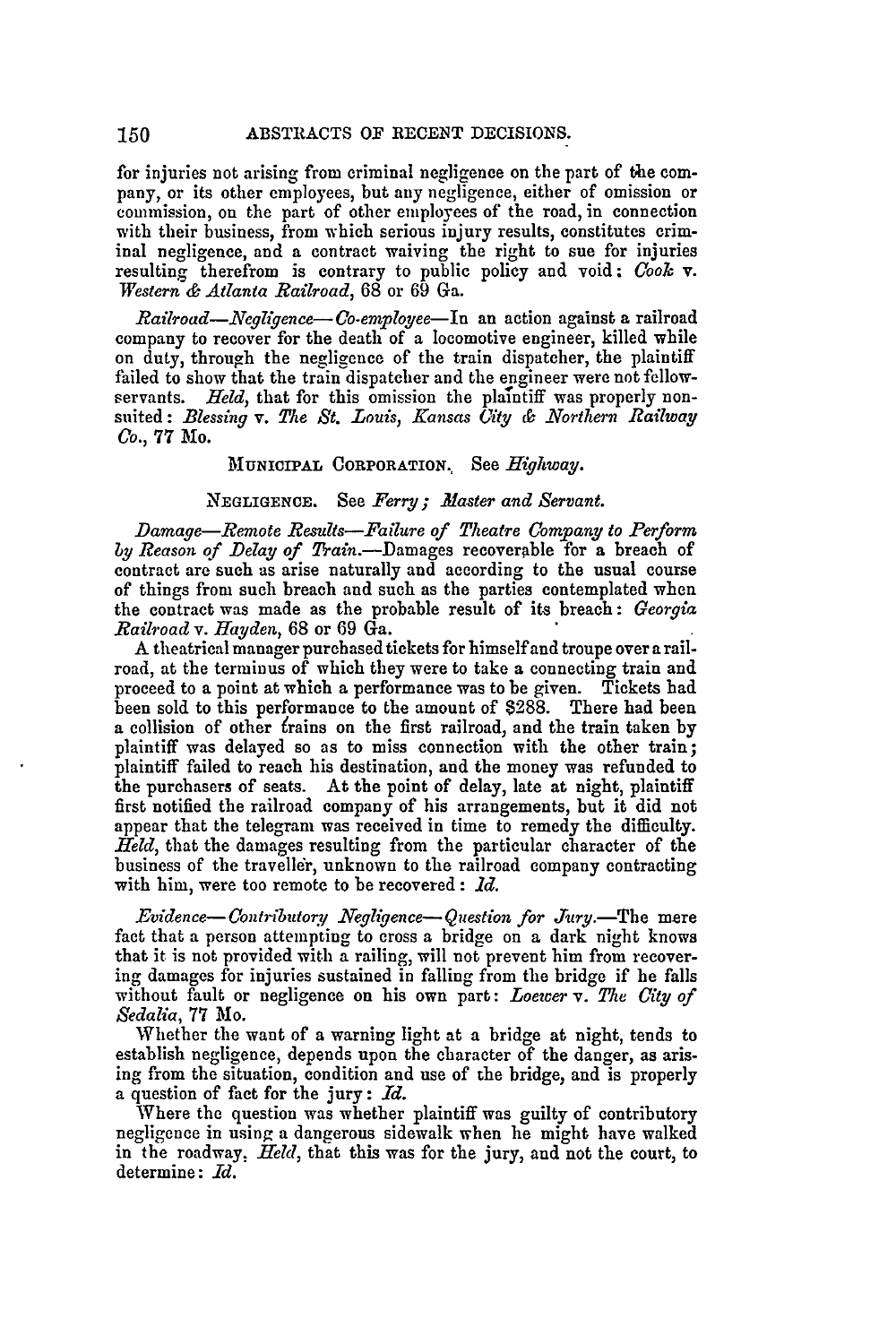#### NOTICE.

*Record of Defective or Irregular* Deed.-In order to be constructive notice to subsequent purchasers the record of a deed or other instrument affecting the title to land must show upon its face that such instrument was so executed and acknowledged as to entitle it to be recorded: *Girardin* v. *Lampe,* **58** Wis.

#### PARTY-WALL.

*Nature of Ownership-Rights of Owners.*-The owners of a party-wall standing in part upon the lot of each are not tenants in common, but each owns in severalty so much of the wall as stands upon his lot, subject to the easement of the other owner for its support and the equal use thereof as an exterior wall of his building. And the owner on one side may, within the limits of his own lot, increase the thickness, length, or height of the wall, if he can do so without injury to the building on the adjoining lot: *Andrae v. Haseltine,* **58** Wis.

#### **PRESUMPTION.**

*Death-Absencefor Seven Years-Burden of Proof-A* person who absents himself from this state for seven successive years is presumed to be dead, and the party asserting that he is living must prove it: *Hloyt v. Newbold,* 16 Vroom.

After the presumption of death arises, the burden of proof is on the party denying the death to show that the person is alive and to overcome the presumption by proof:  $Id.$ 

There should be something more than similarity of name to overcome the presumption of death raised by the statute. The identity of the person should **be** proved: *Id.*

# RAILROAD. See *Master and Servant*

*Subscription to Stock-Guarantee of Route.-Proof* that certain of the promotors of a railroad scheme guaranteed that the route would pass near to a certain tract of land, accompanied with proof of a deviation from such line, will not be sufficient to discharge a subscriber who had subscribed in reliance on such statement, there being no evidence tending to show any fraudulent intent: *Braddock v. The PhiladeIphia, .Marlton and Medford Railroad Co.,* 16 Vroom.

# SHERIFF.

*Amercement-Evidence.-On* a motion to amerce a sheriff for neglecting to levy a writ of  $f_t$ .  $f_a$ , the plaintiff is not required to show with precision the value of the property on which levy might have been made. It is enough if he show that the neglect has deprived him of a substantial benefit under his writ: *White v. Rockafellar,* 16 Yroom.

*False Return-Liability for-Damages.-Under* the statute (R. **S.** 1879, § 2401,) an officer to whom an execution is delivered, in case he makes a false return on the writ, is liable for the whole amount of money directed to be levied. *Held,* that where the falsity consisted in stating that the writ was ordered to be returned satisfied by plaintiff's attorneys, an amendment by leave of court striking out the false state